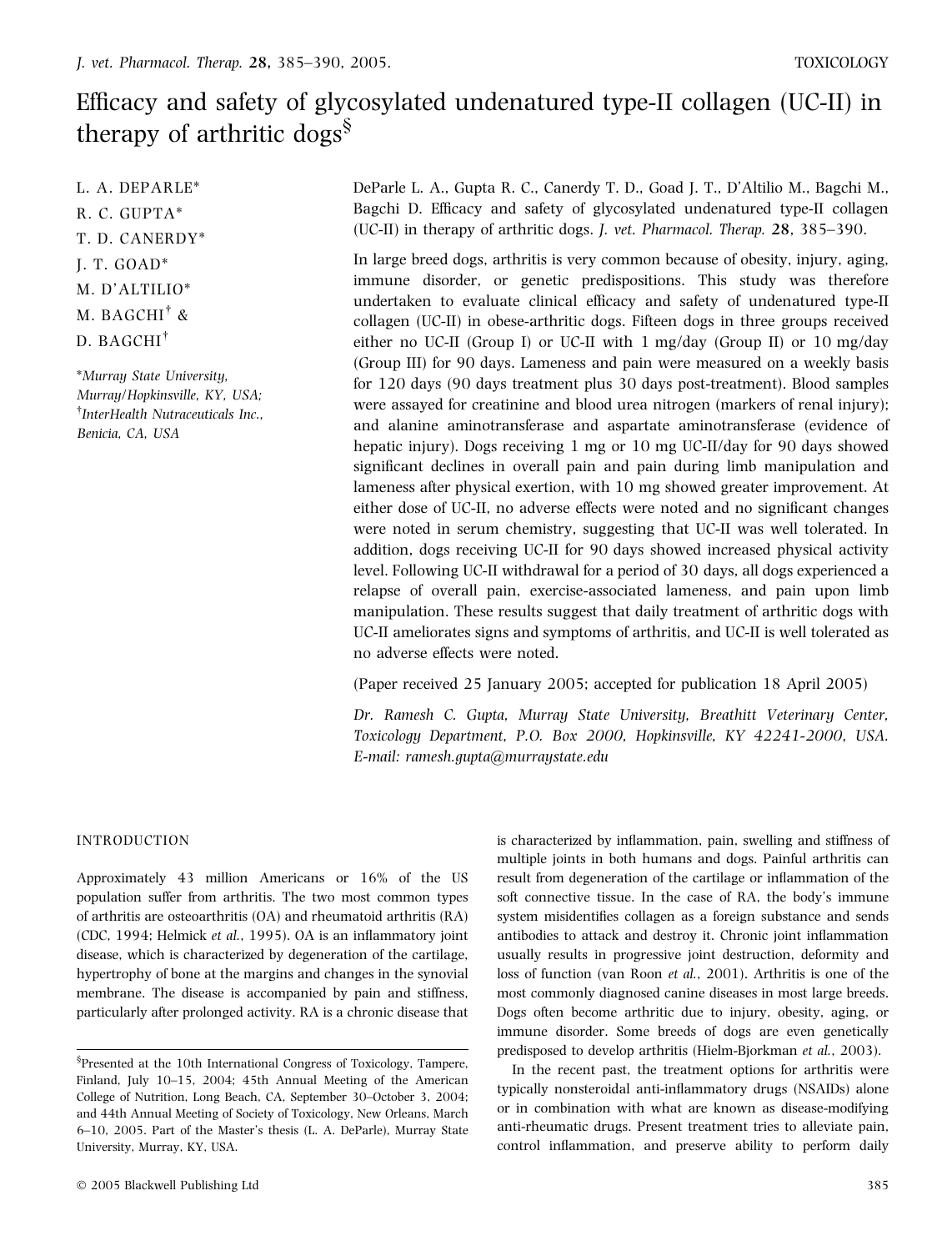functions. However, rheumatoid arthritis is poorly responsive to current therapy. NSAIDs (COX enzymes inhibitors) eliminate pain but do not eliminate signs and symptoms of active disease. As is well known, chronic use of NSAIDs is linked to numerous side effects, including gastrointestinal (GI) bleeding and renal dysfunction (PDR, 1998; Muhlfeld & Floege, 2005). Antiinflammatory drugs such as aspirin and ibuprofen are nonspecific inhibitors of COX enzymes (both COX-1 and COX-II). They inhibit the production of inflammatory prostaglandins, resulting in their therapeutic effect, but also inhibit the production of constitutive prostaglandins, resulting in side effects, such as GI bleeding (Matteson, 2000). COX-II inhibitors include Vioxx (rofecoxib) and Celebrex (celecoxib), which are considered safer than nonspecific COX inhibitors. Most recently, Vioxx has been removed from the market, because it increases the risks for heart attack and stroke, and Celebrex too exhibits side effects such as allergy, GI irritation and bleeding, and fluid retention (Infante & Lahita, 2000; Schuna & Megeff, 2000; Matheson & Figgilt, 2001). Therefore, a safe therapy for arthritis is needed. Glycosylated undenatured Type-II collagen (UC-II) is derived from chicken sternum and prepared under good manufacturing practices (GMPs), using low temperature, which preserves its undenatured form and ensures biological activity.

In the present investigation, the undenatured form was used, since this form of UC-II is found to be significantly more effective than denatured against arthritis. Figure 1 presents the electron microscopic photographs of undenatured and denatured UC-II collagen. Time–dose studies have revealed that once UC-II is ingested, stomach acids and enzymes perform a partial digestion of the collagen matrix, resulting in chains of soluble collagen molecules of varying length, containing biologically active epitopes. These structurally precise natural epitopes in UC-II interact with Peyer's Patches and trigger the complex series of immunological events that, in the case of rheumatoid arthritis, down-regulates the body's out-of-control autoimmune response. In the case of osteoarthritis, UC-II can promote a reduction in inflammation. In earlier studies, UC-II was found to be effective in ameliorating pain associated with rheumatoid arthritis in

humans (Trentham et al., 1993). In a small pilot study, UC-II was also found to be effective in relieving pain associated with osteoarthritis (Bagchi et al., 2002).

UC-II reacts with the body's immune system to improve crippling signs and symptoms of arthritis. Type-II collagen is the principle structural protein found in cartilage and is responsible for its tensile strength and toughness (Bagchi et al., 2002). Type-II collagen is one of the primary connective tissues of the body, providing flexibility and support to bone joints. UC-II functions through a process called oral tolerization. This process takes place in the small intestine where food is absorbed. Through a complex series of immunological events, patches of lymphoid tissue (Peyer's Patches) surrounding the small intestine, screens incoming compounds and serve as a 'switch' to turn the body's immune response to foreign substances on or off, depending upon what the substance is. A small amount of undenatured type-II collagen (10 mg) taken orally has been shown to turn off the immune response targeted at type-II collagen in joint cartilage, and adverse effects have not been noted. The process helps the body to differentiate between elements that are foreign invaders to the body and those that are nutrients and are good for the body (Weiner, 1997; Trentham, 1998). In order to be effective, it is recommended that the product be given orally, as it is absorbed in the small intestine. Type-II collagen, when taken orally, has the ability to stop the immune system from attacking and damaging its own joint cartilage, thereby improving joint mobility and flexibility (Trentham, 1998; Trentham et al., 1993, 2001). Several other human studies have confirmed that undenatured type-II collagen reacts with the immune system to promote healthy joints and improve mobility and flexibility. One study has demonstrated that regular small doses of Type-II undenatured collagen, at an oral dose of 10 mg/day for 42 days in five-female subjects, improved joint mobility and flexibility, thereby reducing significant pain and morning stiffness. No adverse effects were noted in patients receiving UC-II (Bagchi et al., 2002). However, most over-the-counter drugs administered to arthritic dogs may cause gastrointestinal and cardiovascular complications, in addition to other side effects

# **Undenatured Denatured**



Fig. 1. Electron microscopy photographs of undenatured type-II collagen (UC-II) collagen (Courtesy, Bagchi et al., 2002).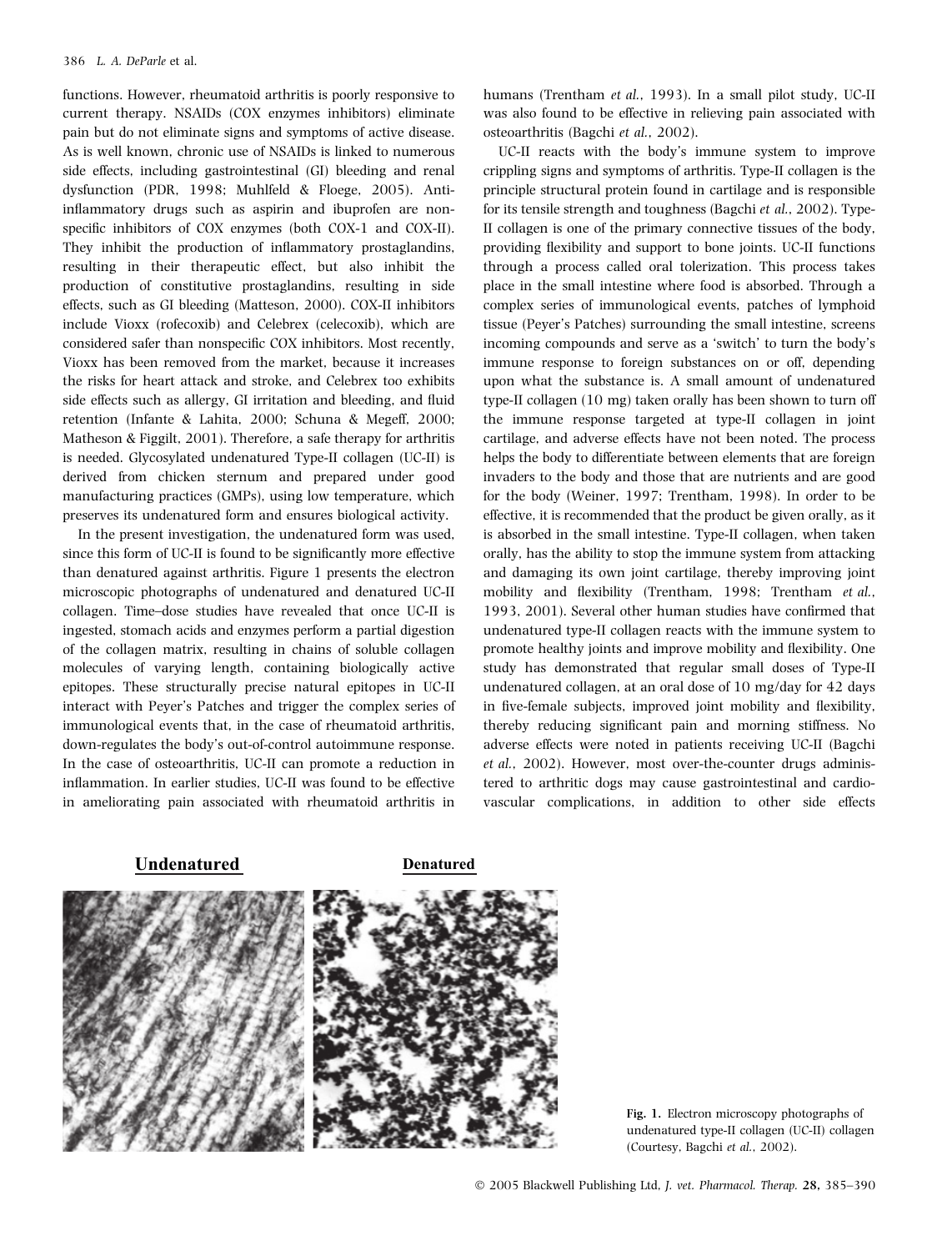associated with hepatic and renal damage (Lamarque, 2004; Solomon et al., 2004). The present investigation was undertaken with the specific objective to determine whether UC-II can ameliorate arthritic symptoms in dogs (regardless of etiology), following supplementation at 1 mg/day or 10 mg/day for 90 days, with minimal or no side effects.

# MATERIALS AND METHODS

#### Animals

A group of 15 adult-household dogs, weighing between 44 and 103 pounds, was selected for this study based on the signs of arthritis, such as joint stiffness, lameness, and pain. These dogs had swollen joints, and were experiencing difficulty in getting up or down and walking. Arthritic dogs having any other serious disease (such as hepatic or renal) or complication (tumor, etc.) were excluded from the study. Throughout the study, dogs remained with their owners, and therefore institutional animal care and use committee (IACUC) approval was not required. The owner consent was obtained before initiation of any experiment.

#### Supplement

Type-II glycosylated undenatured chicken sternum cartilage (UC-II) in capsule form (1 mg or 10 mg dosages) used in this study was provided by InterHealth Nutraceuticals Inc. (Benicia, CA, USA).

#### Experimental design

Dogs were randomly divided into three groups. Group 1, the control group, did not receive UC-II. Dogs in Groups 2 and 3 were administered UC-II, 1 and 10 mg/day, respectively, for 90 days, followed by a 30-day-withdrawal period. None of the dogs received any NSAIDs before or during the study period. Dog owners were blinded for UC-II treatment.

#### Blood collection and biochemical assays

Blood was collected by jugular venipuncture using a 22-gauge needle and 12 cm<sup>3</sup> syringes. Serum was separated in a marble top tube (serum separating tubes without anticoagulant) and transferred into plastic snap-top tubes. Samples were frozen immediately and kept at  $-80$  °C until analysis for blood urea nitrogen (BUN), creatinine, aspartate aminotransferase (AST), and alanine aminotransferase (ALT), using Beckman Coulter CX5-PRO Synchron Clinical System (Fullerton, CA).

## Gross observations

Gross observations were recorded on a weekly basis for a period of 120 days using a questionnaire evaluation based on daily activities. Results were also obtained by physical evaluation during monthly exams. Overall pain was measured as a general

gross observation, which included trouble in standing after sitting, or trouble in sitting after standing, vocalization, crying, etc. (results were graded on a scale of 0–10: 0, no pain, 5, moderate; and 10, severe and constant pain). Pain during limb manipulation was evaluated by animals' vocalization or other observations of pain during the extension and flexion of all four limbs for few min (results were graded on a scale of 0–4: 0, no pain; 1, mild; 2, moderate; 3, severe; 4, severe and constant). Lameness was measured after physical exercise for gross observations, which included limping, holding limb up, rigidity of limbs, etc. Signs of pain and lameness were noted on a scale of 0–4: 0, no pain; 1, mild; 2, moderate; 3, severe; 4, severe and constant.

#### Statistical analysis

The data of pain presented in Fig. 2 and of serum chemistry presented in Table 1 are means  $\pm$  SEM ( $n = 4$ –5 dogs in each group). Statistical significance of difference was determined by analysis of variance (ANOVA) coupled with Tukey–Kramer test using the NCSS 2000 statistical system for Windows. Differences with  $P < 0.05$  were considered statistically significant.

## RESULTS

Gross observations of dogs receiving no treatment and those receiving UC-II were recorded monthly during physical exam, and shown in Fig. 2. Dogs in Group 1, receiving no treatment, exhibited no change. In Group 2, all dogs receiving 1 mg UC-II/ day for 90 days showed significant decreases in overall pain, lameness, and pain associated with limb manipulation. An increase in ability to exercise with less pain and lameness during the treatment period was also observed in Group 2. Upon 30 days withdrawal of UC-II, all dogs experienced significant increase in lameness, overall pain, and pain associated with limb manipulation (Fig. 2).

Following a 90-day treatment with UC-II (10 mg/day), dogs showed a significant decrease in pain when limbs were manually manipulated (Fig. 2). Dogs also experienced a significant decrease in their overall pain level during the 90-day treatment period. In addition, exercise-associated lameness was significantly reduced in all dogs. Overall, significant improvement was observed in all treatment groups. Following UC-II withdrawal for a period of 30 days, all dogs experienced a relapse of overall pain, exerciseassociated lameness, and pain with limb manipulation (Fig. 2).

Data presented in Table 1 show that the values of BUN, creatinine, AST, and ALT were not significantly altered in serum of Group II or Group III dogs from the values of Group I dogs, suggesting no evidence of hepatic or renal injury, and that the UC-II was safe and well-tolerated by arthritic dogs.

### DISCUSSION

Arthritis, the inflammation of joints, is a condition that afflicts dogs and humans alike. Healthy joints are not only important in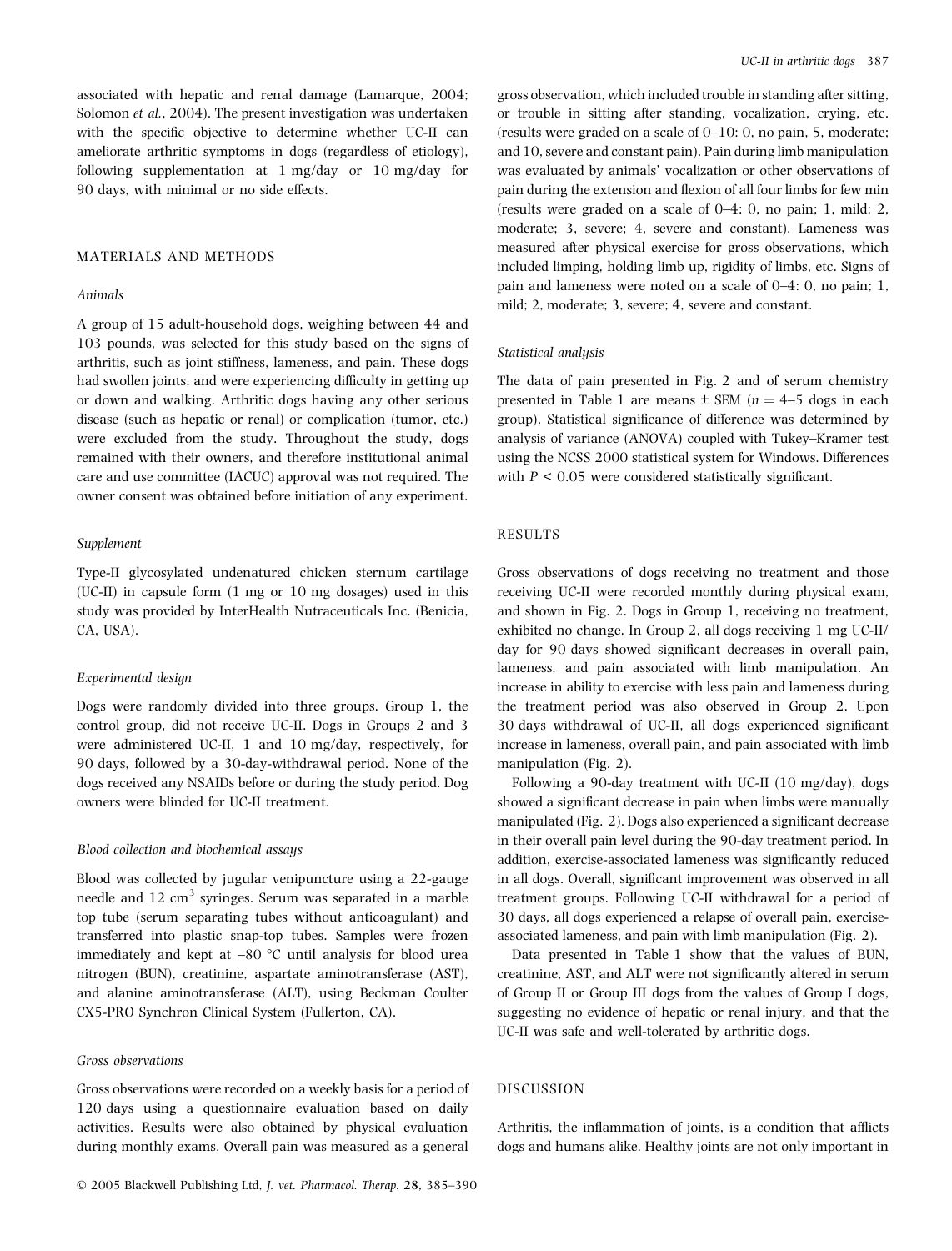

Fig. 2. Overall pain (a), lameness (b), and pain after physical exertion (c) in arthritic dogs receiving undenatured type-II collagen (UC-II) (1 mg/ day or 10 mg/day) for 90 days. Overall pain was measured as a general gross observation, which included trouble in standing after sitting, or trouble in sitting after standing, vocalization, crying, etc. (results were graded on a scale of 0–10: 0, no pain; 5, moderate; 10, severe and constant pain). Pain during limb manipulation was evaluated by animals' vocalization or other observations of pain during the extension and flexion of all four limbs for few min (results were graded on a scale of 0–4: 0, no pain; 1, mild; 2, moderate; 3, severe; 4, severe and constant). Lameness was measured after physical exercise for gross observations, which included limping, holding limb up, rigidity of limbs, etc. Signs of pain and lameness were noted on a scale of 0–4: 0, no pain; 1, mild; 2, moderate; 3, severe; 4, severe and constant). Results showed significant decreases in overall pain, and pain associated with lameness and limb manipulation. Withdrawal from UC-II for 30 days revealed a relapse in pain associated with lameness, overall pain, and pain with limb manipulation after physical exercise in all dogs. \*Indicates significant difference between control (placebo) and UC-II treated dogs on day 90  $(P < 0.05)$ . \*\*Indicates significant difference between the values of day 90 and postday 30 ( $P < 0.05$ ).

the ability of dogs to perform well, but also for the comfort of dogs in routine movements such as walking, climbing stairs and rising from lying or sitting position. In several human clinical studies, Trentham and his colleagues have shown that undenatured type-II collagen works with the immune system to promote healthy joints and improve mobility and flexibility. In the first study, 6 of 10 arthritic patients taking type-II collagen for 90 days showed substantial improvement, while one patient recovered completely. No side effects were noted in any patients (Trentham et al., 1993). In a follow-up 90-day double-blind, placebo-controlled study on patients with severe rheumatoid arthritis, 28 patients taking type-II collagen showed significant improvement compared to the placebo group, while four patients recovered completely (Nagler-Anderson et al., 1986). In recent studies, several investigators have reported dramatic improvement in arthritic patients receiving UC-II with no side effects (Barnett et al., 1996,1998; Sieper et al., 1996). Therefore, the purpose of this investigation was to determine the therapeutic efficacy and safety of glycosylated undenatured cartilage derivative (UC-II) in arthritic dogs. Present results, as well as other supporting evidence, suggest that UC-II is a very effective dietary supplement in both arthritic dogs (Fig. 2) and humans (Trentham et al., 2001; Bagchi et al., 2002). With 1 mg daily UC-II treatment, Group 2 dogs were observed to be in significantly less pain while rising from a sitting or lying position, less pain during limb manipulation, and experienced less lameness after physical movement thus providing more range of activity such as walking, running, etc. (Fig. 2). In Group 3, dogs receiving 10 mg UC-II daily for 90 days showed significantly better physical improvement during the treatment period. These dogs responded positively in all aspects of physical evaluation (Fig. 2). In addition, dog owners observed an improved physical activity as the dogs were able to jog with their owners for miles without lameness for the first time in years. After the 30-day-withdrawal period, all dogs who had received treatment suffered from a relapse of signs and symptoms associated with arthritic conditions, such as pain and lameness.

In a recent investigation, time–dose vs. epitope exposure studies conducted on humans demonstrated that once UC-II is ingested, stomach acids and enzymes perform a partial digestion of the collagen matrix, resulting in chains of soluble collagen molecules of varying length containing biologically active epitopes (data not shown). The presence of these structurally precise natural epitopes in UC-II triggers a complex series of immunological events, which in the case of rheumatoid arthritis, down-regulates the body's out-of-control autoimmune response (Trentham et al., 2001; Bagchi et al., 2002). Furthermore, in the case of osteoarthritis, which is often characterized by a subclinical immune disorder and a vicious cycle of inflammatory events, UC-II promoted a reduction in inflammation (Bagchi et al., 2002). Since UC-II is found to be effective in dogs and humans, it is presumed that the mechanisms described for humans may also hold true for dogs, although the exact biochemical mechanism(s) involved in UC-II-induced pharmacological anti-arthritic effects in dogs is yet to be elucidated. In the present study, we observed that the dogs that were unable to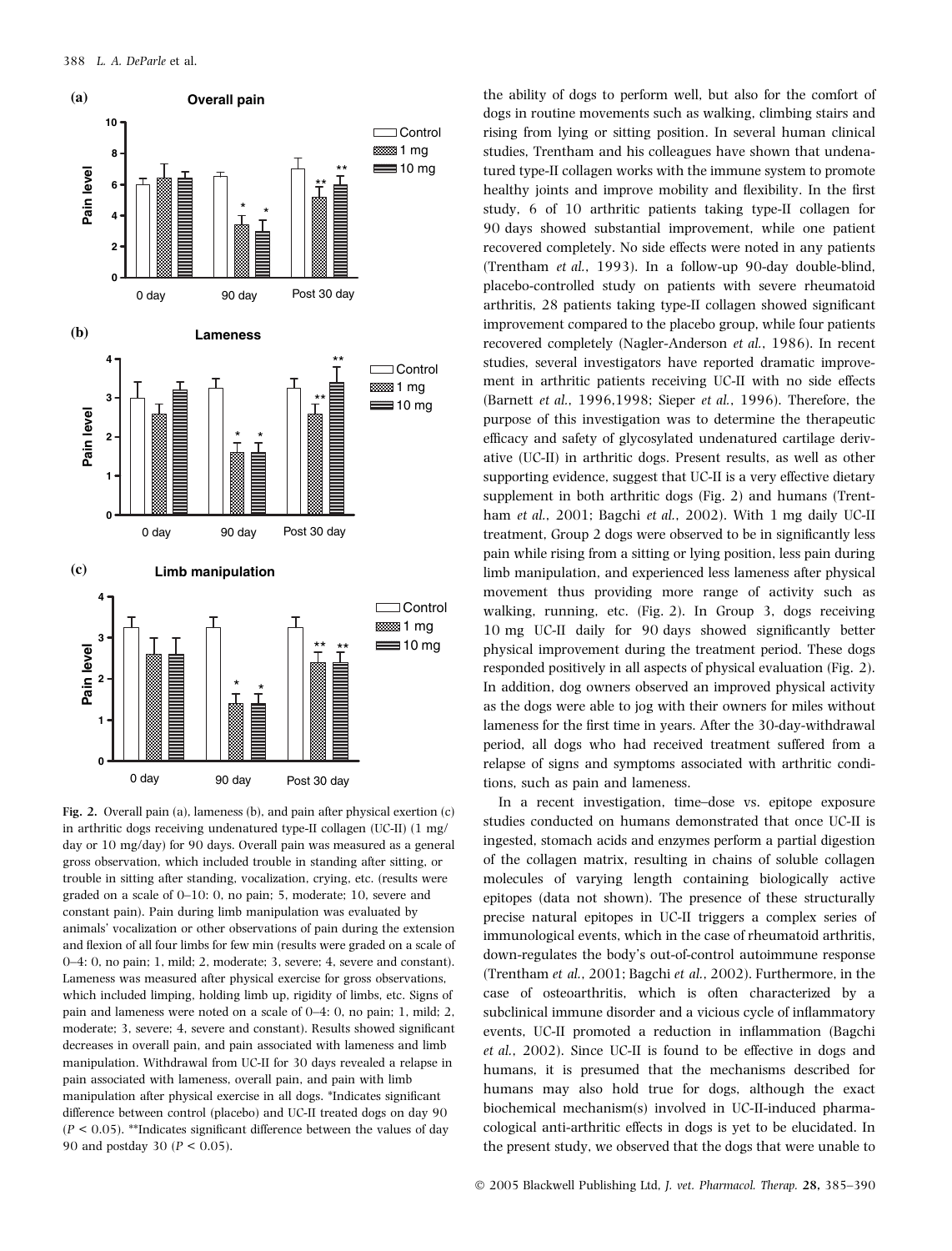Table 1. Biochemical parameters in serum of dogs receiving UC-II for 90 days

| Parameters           | Days             |                  |                  |                   |
|----------------------|------------------|------------------|------------------|-------------------|
|                      | $\Omega$         | 30               | 60               | 90                |
| BUN (mg/dL)          |                  |                  |                  |                   |
| Control              | $18.80 \pm 3.28$ | $17.80 \pm 1.85$ | $19.60 \pm 1.69$ | $18.40 \pm 2.87$  |
| $1 \text{ mg}$       | $17.60 \pm 2.29$ | $15.20 \pm 1.98$ | $17.40 \pm 2.70$ | $13.20 \pm 2.08$  |
| $10 \text{ mg}$      | $13.60 \pm 1.43$ | $15.00 \pm 1.22$ | $19.40 \pm 3.93$ | $19.50 \pm 4.77$  |
| Creatinine $(mg/dL)$ |                  |                  |                  |                   |
| Control              | $1.12 \pm 0.07$  | $1.12 \pm 0.06$  | $1.12 \pm 0.10$  | $1.04 \pm 0.08$   |
| $1 \text{ mg}$       | $1.22 \pm 0.07$  | $1.14 \pm 0.06$  | $1.18 \pm 0.09$  | $1.00 \pm 0.07$   |
| $10 \text{ mg}$      | $1.40 \pm 0.18$  | $1.18 \pm 0.08$  | $1.15 \pm 0.03$  | $1.42 \pm 0.36$   |
| AST (IU/L)           |                  |                  |                  |                   |
| Control              | $24.00 \pm 1.84$ | $25.00 \pm 2.49$ | $26.00 \pm 2.77$ | $26.20 \pm 1.36$  |
| $1 \text{ mg}$       | $21.00 \pm 2.12$ | $19.20 \pm 2.71$ | $27.80 \pm 7.15$ | $26.00 \pm 3.24$  |
| $10 \text{ mg}$      | $18.80 \pm 2.22$ | $23.60 \pm 1.47$ | $25.50 \pm 4.84$ | $22.25 \pm 4.17$  |
| $ALT$ (IU/L)         |                  |                  |                  |                   |
| Control              | $28.00 \pm 4.99$ | $30.00 \pm 3.24$ | $28.80 \pm 2.82$ | $28.40 \pm 3.59$  |
| $1 \text{ mg}$       | $25.20 \pm 2.75$ | $21.80 \pm 3.02$ | $23.80 \pm 3.07$ | $21.00 \pm 3.05$  |
| $10 \text{ mg}$      | $30.00 \pm 5.86$ | $35.00 \pm 5.37$ | $32.50 \pm 4.52$ | $32.00 \pm 11.68$ |

Each value is the mean  $\pm$  SEM ( $n = 4-5$ ).

No value of day 30, day 60, or day 90 is significantly different from the value of day  $0 (P > 0.05)$ . BUN: blood urea nitrogen; AST: aspartate aminotransferase; ALT: alanine aminotransferase; UC-II: undenatured type-II collagen.

walk before receiving UC-II therapy became active and started running again. At either dose of UC-II, no adverse effects were observed in dogs and no significant change was noted in serum chemistry (BUN, creatinine, AST, and ALT) (Table 1). These findings suggest that no apparent effects were noted on liver/ kidney, as evaluated by physical exam, history, and selected clinical chemistry. UC-II was well tolerated by arthritic dogs. It needs to be emphasized that there are no studies in the peerreviewed literature showing that undenatured type-II collagen provides oral tolerization or relief of arthritis of any kind in dogs. In fact, there is one study that reports that denatured type-II collagen has no observable effect on the incidence and severity of the disease (Nagler-Anderson et al., 1986).

# CONCLUSIONS

Finding an effective cure for arthritis is a major challenge for veterinarians. Over the counter pain relievers, NSAIDs/other anti-inflammatory drugs (COX-I and COX-II enzymes inhibitors), and monoclonal antibodies have major adverse effects, including liver disease, gastritis, vomiting, and cardiovascular dysfunction. Results of the present study suggest that daily treatment of arthritic dogs with UC-II ameliorates signs and symptoms associated with arthritis, such as pain and lameness after physical exertion. The greatest physical improvements were noted after a treatment period of 90 days, suggesting that prolonged treatment with the supplement may lead to enhanced results. At either dose of UC-II, no adverse effects were noted, and no significant changes occurred in serum chemistry, and UC-II was well tolerated by arthritic dogs. In addition, the relapse seen in dogs 30 days post-treatment showed that continuous daily treatment of UC-II is required. Based on the present observations,

future investigation needs to be conducted for a longer period to evaluate the effectiveness of UC-II on arthritic conditions in dogs. Finally, it is glycosylated undenatured type-II collagen, which is effective against arthritis and no adverse effects were noted and no significant changes occurred in serum chemistry. UC-II was safe and well tolerated in arthritic dogs.

# ACKNOWLEDGMENTS

This investigation was supported by InterHealth Nutraceuticals Inc. and Beckman Coulter Inc. The authors thank Ms. Debra M. Britton and Ms. Shirley A. Zafra for their assistance in preparation of this manuscript.

# **REFERENCES**

- Bagchi, D., Misner, B. & Bagchi, M. et al. (2002) Effects of orally administered undenatured type II collagen against arthritic inflammatory diseases: a mechanistic exploration. International Journal of Clinical Pharmacology Research, 22, 101–110.
- Barnett, M.L., Kremer, J.M. & St. Clair, E.W. et al. (1998) Treatment of rheumatoid arthritis with oral type II collagen: results of a multicenter, double-blind, placebo-controlled trial. Arthritis and Rheumatism, 41, 290–297.
- Barnett, M.L., Combitchi, D. & Trentham, D.E. (1996). A pilot trial of oral type II collagen in the treatment of juvenile rheumatoid arthritis. Arthritis and Rheumatism, 39, 623–628.
- Centers for Disease Control and Prevention (CDC) (1994) Prevalence of disability and associated health conditions – United States, 1991– 1992. MMRW Morbidity Mortality Weekly Report, 4341, 737–739.
- Helmick, C.G., Lawrence, R.C., Pollard, R.A., Lloyd, E. & Heyse, S.P. (1995) Arthritis and other rheumatic conditions: who is affected now, will be affected later? Arthritis Care Research, 8, 203–211.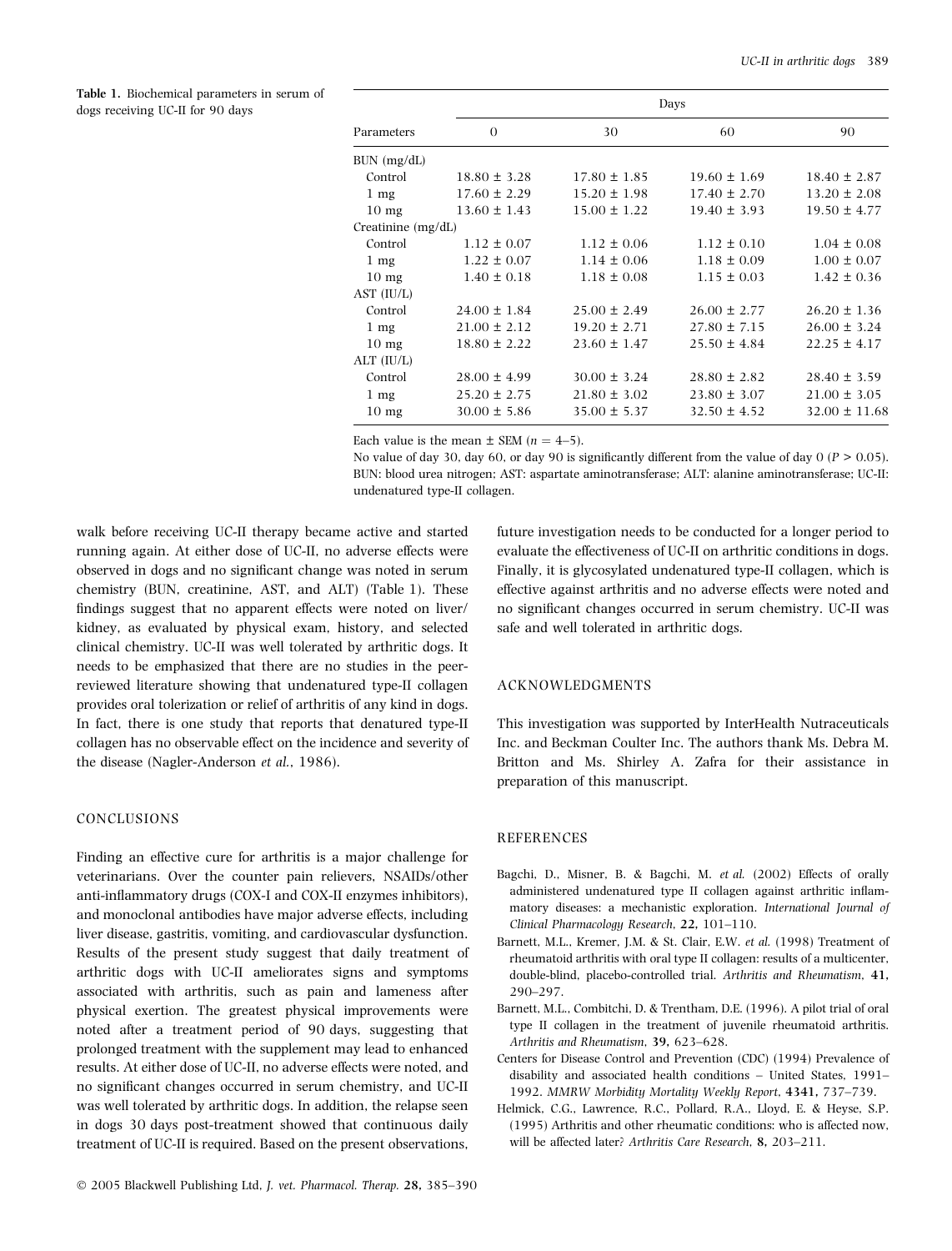- Hielm-Bjorkman, A.K., Kuusela, E., Liman, A. & et al. (2003) Evaluation of methods for assessment of pain associated with osteoarthritis in dogs. Journal of American Veterinary Medical Association, 222, 1552– 1558.
- Infante, R. & Lahita, R.G. (2000) Rheumatoid arthritis: new diseasemodifying and anti-inflammatory drugs. Geriatrics, 55, 30–32.
- Lamarque, D. (2004) Safety of selective inhibitors of inducible cyclooxygenase-2 take a long period. Bulletin of Cancer, 91, S117–S124.
- Matheson, A.J. & Figgilt, D.P. (2001) Rofecoxib: a review of its use in the management of osteoarthritis, acute pain and rheumatoid arthritis. Drugs, 61, 833–865.
- Matteson, E.L. (2000) Current treatment strategies for rheumatoid arthritis. Mayo Clinic Proceedings, 75, 69–74.
- Muhlfeld, A.S. & Floege, J. (2005) COX-2 inhibitor induced anuric renal failure in a previously healthy young woman. Clinical Nephrology, 63, 221–224.
- Nagler-Anderson, C., Bober, L.A, Robinson, M.E, Siskind, G.W. & Thorbecke, G.J. (1986) Suppression of type II collagen-induced arthritis by intragastric administration of soluble type II collagen. Proceedings of National Academy of Science (USA), 83, 7443–7446.
- Physicians Desk Reference (PDR) (1998) 52nd edn. Medical Economics Company Inc., Montvale, NJ, USA.
- Schuna, A.A. & Megeff, C. (2000) New drugs for the treatment of rheumatoid arthritis. American Journal of Health and Systematic Pharmacology, 57, 225–234.
- Sieper, J., Kary, S., Sorenson, H. & et al. (1996) Oral type II collagen treatment in early rheumatoid arthritis: a double-blind, placebocontrolled, randomized trial. Arthritis and Rheumatism, 3, 41–45.
- Solomon, D.H., Schneeweiss, S., Glynn, R.J., Kiota, Y., Levin, R. & Mogun, H.A.J. (2004) Relationship between selective cyclooxygenase-2 inhibitors and myocardial infarction in older adults. Circulation, 109, 2068–2073.
- Trentham, D.E. (1998). Oral tolerization as a treatment of rheumatoid arthritis. Rheumatic Diseases Clinics of North America, 24, 525–536.
- Trentham, D.E, Dynesius-Trentham, R.A., Orav, E.J., Combitchi, D., Lorenzo, C., Sewell, K.L., Hafler, D.A. & Weiner, H.L. (1993) Effects of oral administration of type II collagen on rheumatoid arthritis. Science, 261, 1727–1730.
- Trentham, D.E, Halpner, A.D., Trentham R.A., Bagchi, M., Kothari, S., Preuss, H.G. & Bagchi, D. (2001) Use of undenatured type II collagen in the treatment of rheumatoid arthritis. Clinical Practice of Alternative Medicine, 2, 254–259.
- van Roon, J.A., Lafeber, F.P. & Bijlsma, J.W. (2001) Synergistic activities of interleukin-4 and interleukin-10 in suppression of inflammation and joint destruction of rheumatoid arthritis. Arthritis and Rheumatism, 44, 3–12.
- Weiner, H.L. (1997). Oral tolerance: immune mechanisms and treatment of autoimmune diseases. Immunology Today, 18, 335–343.